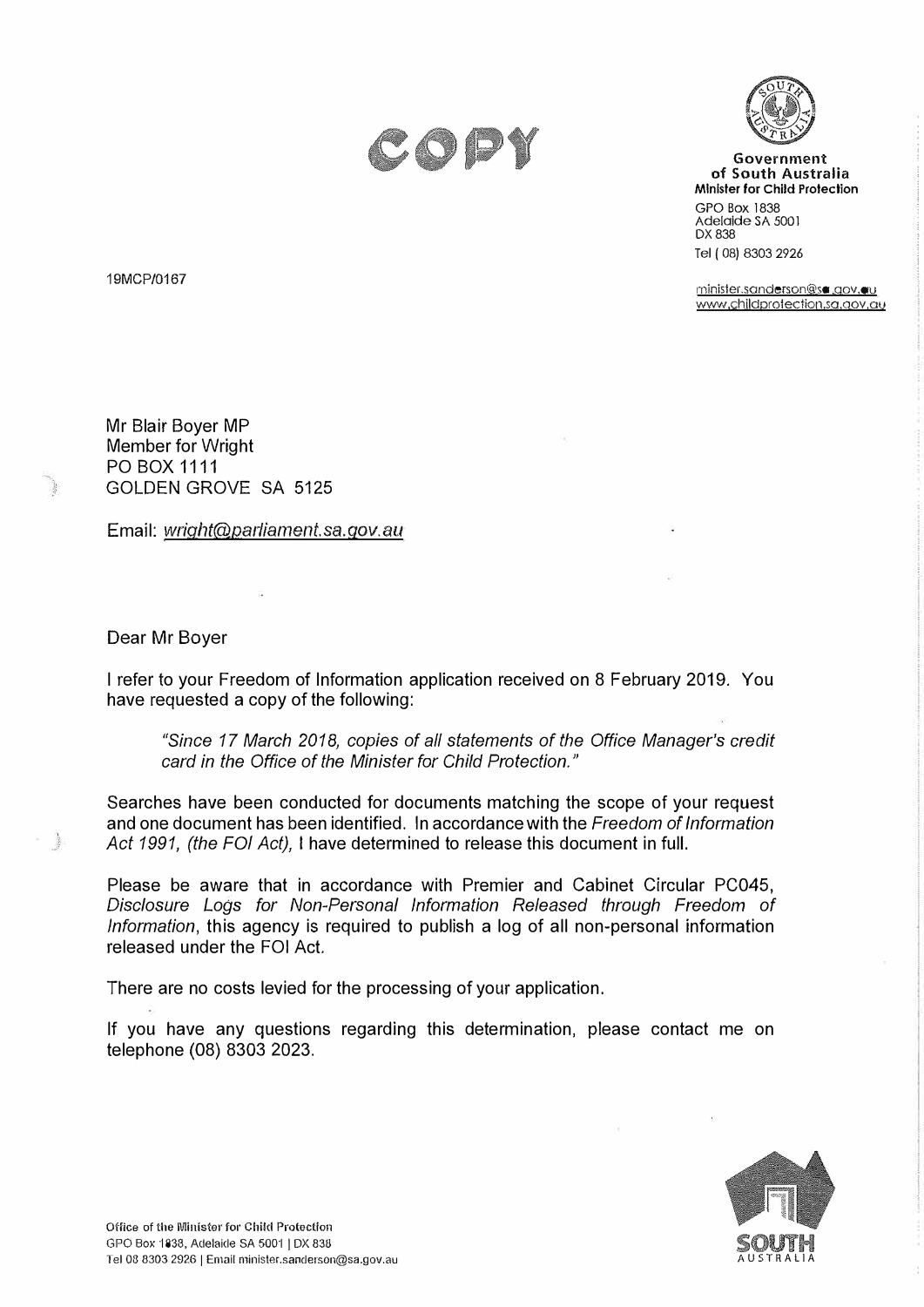

 $\label{eq:2.1} \frac{1}{2} \sum_{i=1}^n \frac{1}{2} \sum_{j=1}^n \frac{1}{2} \sum_{j=1}^n \frac{1}{2} \sum_{j=1}^n \frac{1}{2} \sum_{j=1}^n \frac{1}{2} \sum_{j=1}^n \frac{1}{2} \sum_{j=1}^n \frac{1}{2} \sum_{j=1}^n \frac{1}{2} \sum_{j=1}^n \frac{1}{2} \sum_{j=1}^n \frac{1}{2} \sum_{j=1}^n \frac{1}{2} \sum_{j=1}^n \frac{1}{2} \sum_{j=1}^n \frac{$ 

 $\label{eq:2.1} \frac{1}{\sqrt{2}}\left(\frac{1}{\sqrt{2}}\right)^{2} \left(\frac{1}{\sqrt{2}}\right)^{2} \left(\frac{1}{\sqrt{2}}\right)^{2} \left(\frac{1}{\sqrt{2}}\right)^{2} \left(\frac{1}{\sqrt{2}}\right)^{2} \left(\frac{1}{\sqrt{2}}\right)^{2} \left(\frac{1}{\sqrt{2}}\right)^{2} \left(\frac{1}{\sqrt{2}}\right)^{2} \left(\frac{1}{\sqrt{2}}\right)^{2} \left(\frac{1}{\sqrt{2}}\right)^{2} \left(\frac{1}{\sqrt{2}}\right)^{2} \left(\$ 

 $\label{eq:2.1} \frac{1}{\sqrt{2}}\int_{\mathbb{R}^3}\frac{1}{\sqrt{2}}\left(\frac{1}{\sqrt{2}}\right)^2\frac{1}{\sqrt{2}}\left(\frac{1}{\sqrt{2}}\right)^2\frac{1}{\sqrt{2}}\left(\frac{1}{\sqrt{2}}\right)^2\frac{1}{\sqrt{2}}\left(\frac{1}{\sqrt{2}}\right)^2.$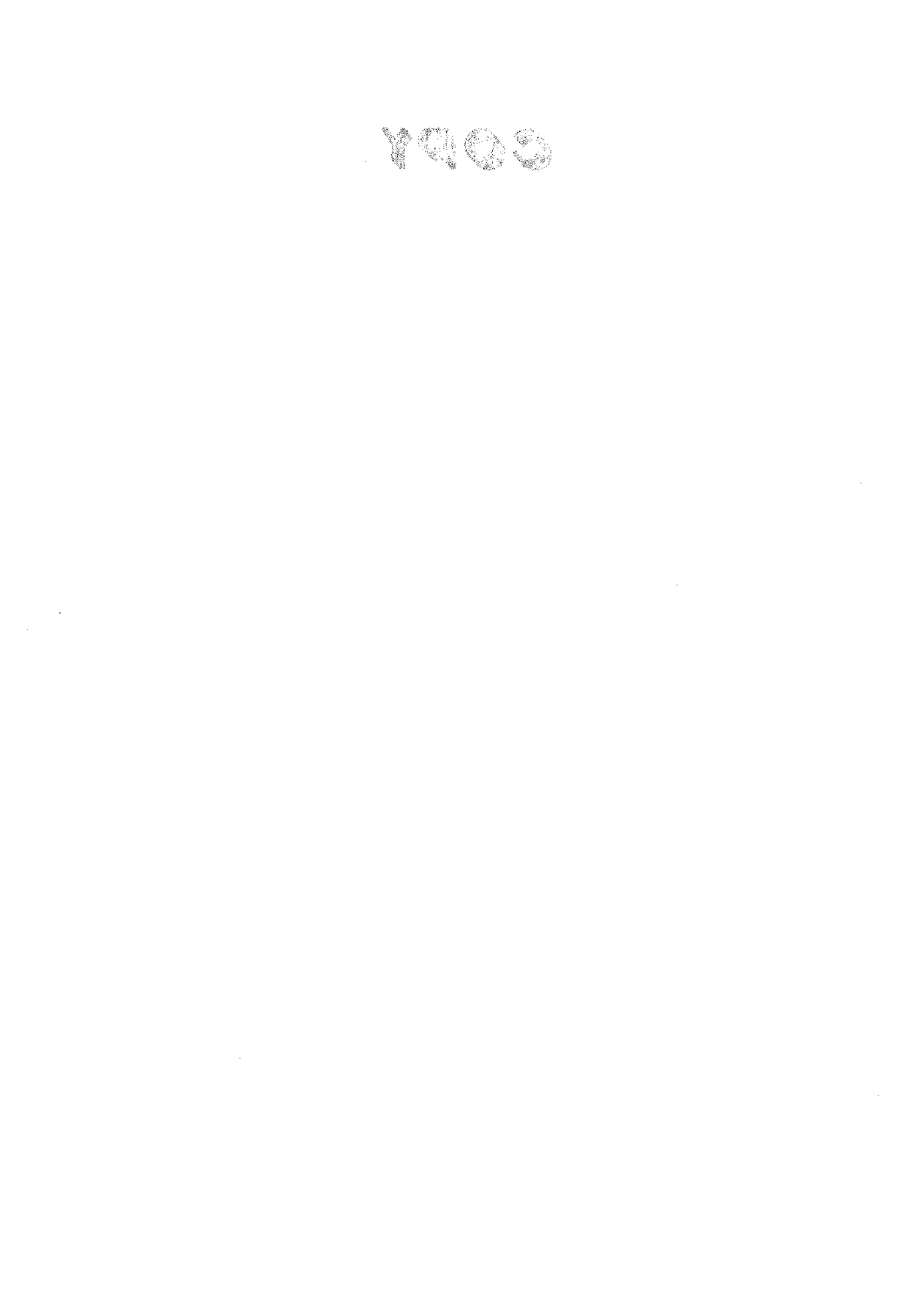If you are dissatisfied with this determination, you can seek an Internal Review by writing to the Minister for Child Protection as the Principal Officer of this agency. Your request should be sent within 30 days of receipt of this letter.

I have also enclosed a copy of your rights to review and appeal this determination, which explains your review options.

Yours sincerely

س<br>مریکی مسیح

Damian Leach **Accredited Freedom of Information Officer** Office of the Minister for Child Protection

 $6/3/2019$ 

+ }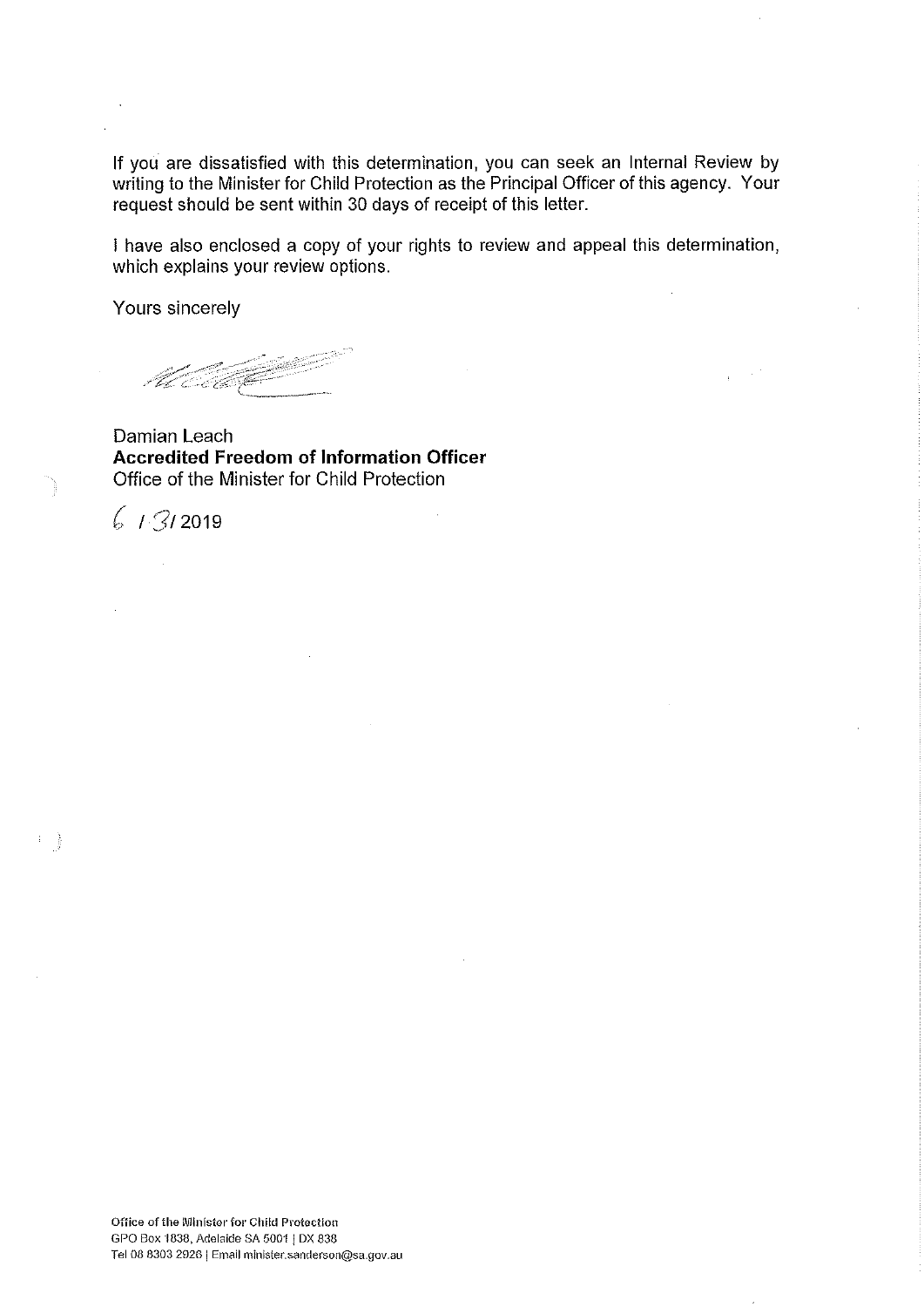$\label{eq:2.1} \mathcal{L}(\mathcal{L}^{\text{max}}_{\mathcal{L}}(\mathcal{L}^{\text{max}}_{\mathcal{L}}),\mathcal{L}^{\text{max}}_{\mathcal{L}^{\text{max}}_{\mathcal{L}}(\mathcal{L}^{\text{max}}_{\mathcal{L}^{\text{max}}_{\mathcal{L}^{\text{max}}_{\mathcal{L}^{\text{max}}_{\mathcal{L}^{\text{max}}_{\mathcal{L}^{\text{max}}_{\mathcal{L}^{\text{max}}_{\mathcal{L}^{\text{max}}_{\mathcal{L}^{\text{max}}_{\mathcal{L}^{\text{max}}_{\mathcal{$ 

 $\label{eq:2.1} \frac{1}{\sqrt{2}}\int_{\mathbb{R}^3}\frac{1}{\sqrt{2}}\left(\frac{1}{\sqrt{2}}\right)^2\frac{1}{\sqrt{2}}\left(\frac{1}{\sqrt{2}}\right)^2\frac{1}{\sqrt{2}}\left(\frac{1}{\sqrt{2}}\right)^2\frac{1}{\sqrt{2}}\left(\frac{1}{\sqrt{2}}\right)^2.$  $\label{eq:2.1} \mathcal{L}(\mathcal{L}^{\text{max}}_{\mathcal{L}}(\mathcal{L}^{\text{max}}_{\mathcal{L}}(\mathcal{L}^{\text{max}}_{\mathcal{L}}(\mathcal{L}^{\text{max}}_{\mathcal{L}^{\text{max}}_{\mathcal{L}}(\mathcal{L}^{\text{max}}_{\mathcal{L}^{\text{max}}_{\mathcal{L}^{\text{max}}_{\mathcal{L}^{\text{max}}_{\mathcal{L}^{\text{max}}_{\mathcal{L}^{\text{max}}_{\mathcal{L}^{\text{max}}_{\mathcal{L}^{\text{max}}_{\mathcal{L}^{\text{max}}$  $\label{eq:2.1} \frac{1}{\sqrt{2}}\sum_{i=1}^n\frac{1}{\sqrt{2}}\sum_{i=1}^n\frac{1}{\sqrt{2}}\sum_{i=1}^n\frac{1}{\sqrt{2}}\sum_{i=1}^n\frac{1}{\sqrt{2}}\sum_{i=1}^n\frac{1}{\sqrt{2}}\sum_{i=1}^n\frac{1}{\sqrt{2}}\sum_{i=1}^n\frac{1}{\sqrt{2}}\sum_{i=1}^n\frac{1}{\sqrt{2}}\sum_{i=1}^n\frac{1}{\sqrt{2}}\sum_{i=1}^n\frac{1}{\sqrt{2}}\sum_{i=1}^n\frac$ 

 $\label{eq:2.1} \frac{1}{\sqrt{2}}\sum_{i=1}^n\frac{1}{\sqrt{2}}\sum_{i=1}^n\frac{1}{\sqrt{2}}\sum_{i=1}^n\frac{1}{\sqrt{2}}\sum_{i=1}^n\frac{1}{\sqrt{2}}\sum_{i=1}^n\frac{1}{\sqrt{2}}\sum_{i=1}^n\frac{1}{\sqrt{2}}\sum_{i=1}^n\frac{1}{\sqrt{2}}\sum_{i=1}^n\frac{1}{\sqrt{2}}\sum_{i=1}^n\frac{1}{\sqrt{2}}\sum_{i=1}^n\frac{1}{\sqrt{2}}\sum_{i=1}^n\frac$  $\label{eq:2.1} \frac{1}{\sqrt{2}}\int_{\mathbb{R}^3}\frac{1}{\sqrt{2}}\left(\frac{1}{\sqrt{2}}\right)^2\frac{1}{\sqrt{2}}\left(\frac{1}{\sqrt{2}}\right)^2\frac{1}{\sqrt{2}}\left(\frac{1}{\sqrt{2}}\right)^2.$  $\label{eq:2.1} \frac{1}{\sqrt{2}}\int_{\mathbb{R}^3}\frac{1}{\sqrt{2}}\left(\frac{1}{\sqrt{2}}\right)^2\frac{1}{\sqrt{2}}\left(\frac{1}{\sqrt{2}}\right)^2\frac{1}{\sqrt{2}}\left(\frac{1}{\sqrt{2}}\right)^2\frac{1}{\sqrt{2}}\left(\frac{1}{\sqrt{2}}\right)^2\frac{1}{\sqrt{2}}\left(\frac{1}{\sqrt{2}}\right)^2\frac{1}{\sqrt{2}}\frac{1}{\sqrt{2}}\frac{1}{\sqrt{2}}\frac{1}{\sqrt{2}}\frac{1}{\sqrt{2}}\frac{1}{\sqrt{2}}$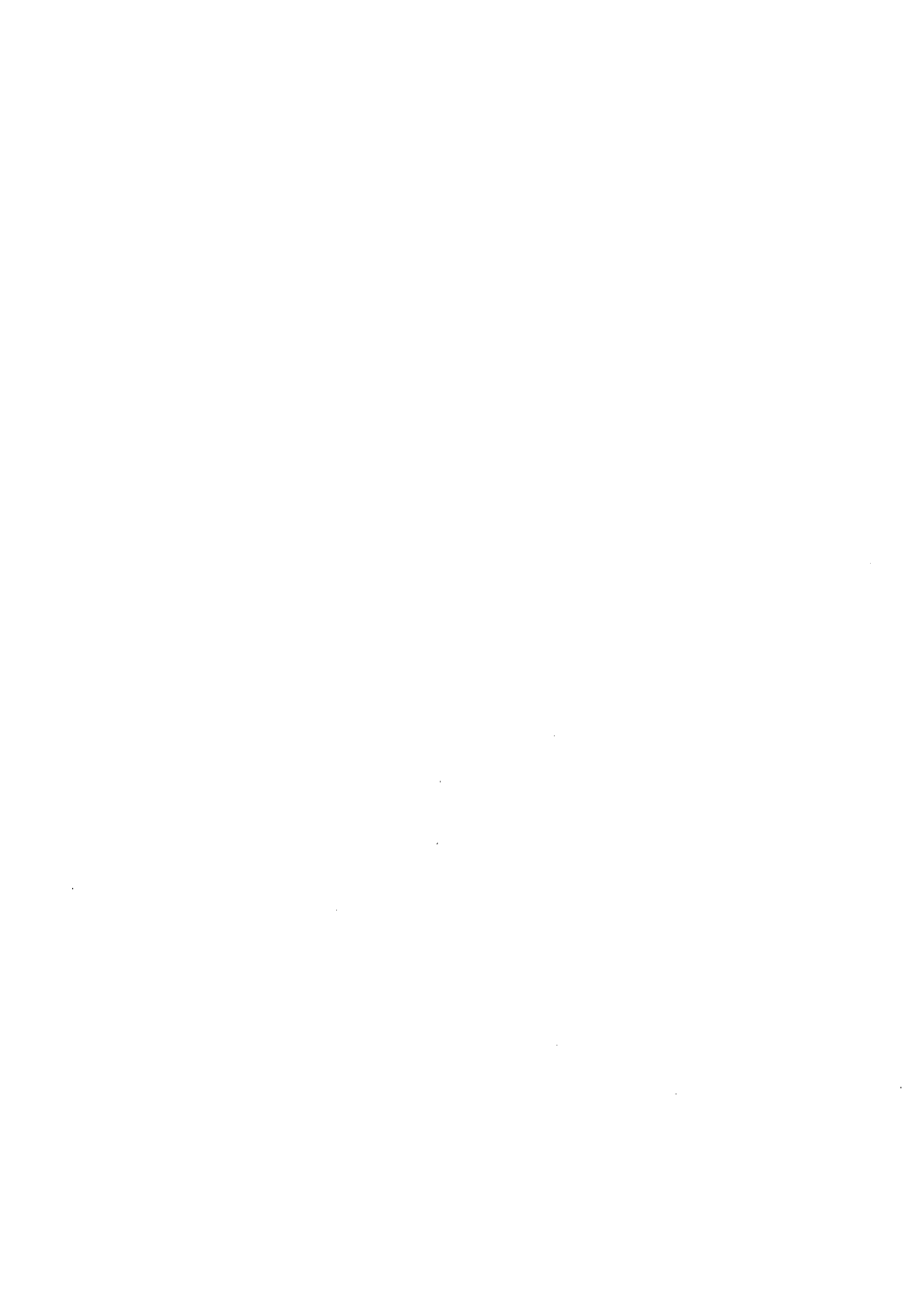|                                       | <b>Home Page</b><br>$\sum_{i=1}^n$ |                            | Enable<br>Mobile<br>Access | Logoff<br>Help<br><b>Quick</b><br>Links                                                                                                                                                                                       |  |
|---------------------------------------|------------------------------------|----------------------------|----------------------------|-------------------------------------------------------------------------------------------------------------------------------------------------------------------------------------------------------------------------------|--|
| 留めに<br>言りさば<br><b>CONDE</b>           | Transachons                        | Reports                    | Audinerinas                | Profiles                                                                                                                                                                                                                      |  |
| Account Nolder<br>Elizabeth Staniford |                                    |                            |                            | Alexantures for Chile Protection (SA)                                                                                                                                                                                         |  |
| Statement Periodi From<br>Account     | Ĉ                                  |                            |                            | <b>Transaction Count</b>                                                                                                                                                                                                      |  |
| Visa, 471514******9392 ELIZAB         | $\sqrt{17-03-2018}$ 08-02-2019     | Show all?<br><b>Search</b> |                            | <b>Waiting Account Holder (Transaction</b>                                                                                                                                                                                    |  |
| Nerchant<br>Oate<br>Subject of        | <b>Manufacture</b>                 |                            | Ŋ                          | Waiting Accountholder Approval                                                                                                                                                                                                |  |
| Total 0 transactions for 0.00         |                                    |                            |                            | a construction of the construction of the construction of the construction of the construction of the construction of the construction of the construction of the construction of the construction of the construction of the |  |
|                                       |                                    |                            | É1                         | the line of the West party is the company of the company of the company of the company<br>Waiting Approval                                                                                                                    |  |
|                                       |                                    |                            | M                          | <b>Waiting GL Post</b>                                                                                                                                                                                                        |  |
|                                       |                                    |                            | $\mathbf{Z}$               | ----------<br>Posted                                                                                                                                                                                                          |  |
|                                       |                                    |                            | Ø                          | Disputed <b>contract of the contract</b>                                                                                                                                                                                      |  |

 $\bar{1}$ 

 $\hat{\mathcal{A}}$ 

**Outstanding Tasks** 

Disputed Resolved

 $\ddot{\phantom{0}}$ 

 $\hat{\boldsymbol{\beta}}$ 

 $\frac{1}{2}$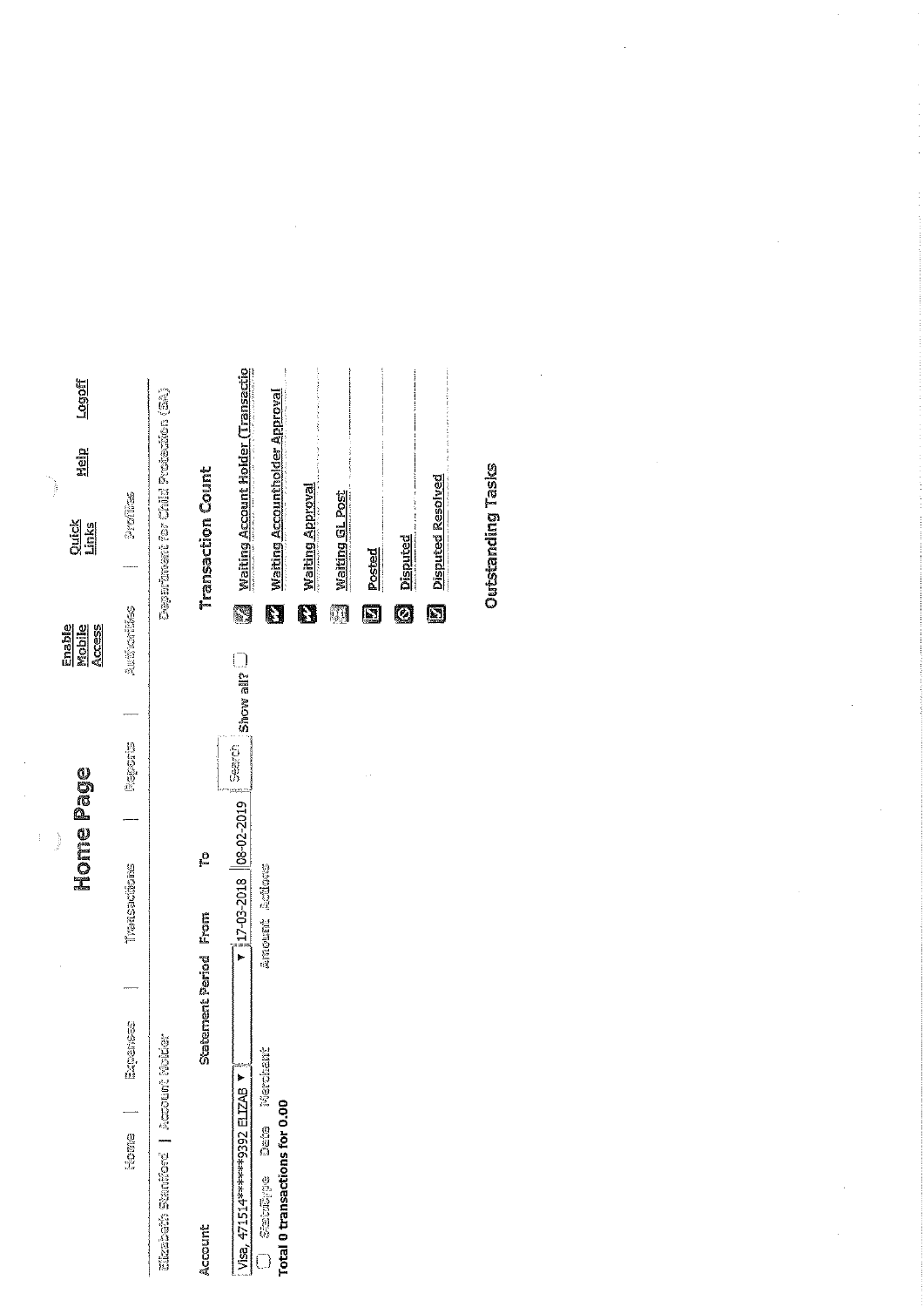$\label{eq:2.1} \frac{1}{\sqrt{2}}\int_{\mathbb{R}^3}\frac{1}{\sqrt{2}}\left(\frac{1}{\sqrt{2}}\right)^2\frac{1}{\sqrt{2}}\left(\frac{1}{\sqrt{2}}\right)^2\frac{1}{\sqrt{2}}\left(\frac{1}{\sqrt{2}}\right)^2\frac{1}{\sqrt{2}}\left(\frac{1}{\sqrt{2}}\right)^2\frac{1}{\sqrt{2}}\left(\frac{1}{\sqrt{2}}\right)^2\frac{1}{\sqrt{2}}\frac{1}{\sqrt{2}}\frac{1}{\sqrt{2}}\frac{1}{\sqrt{2}}\frac{1}{\sqrt{2}}\frac{1}{\sqrt{2}}$ 

 $\mathcal{L}^{(1)}$  ,  $\mathcal{L}^{(2)}$ 

 $\label{eq:2.1} \frac{1}{\sqrt{2}}\left(\frac{1}{\sqrt{2}}\right)^{2} \left(\frac{1}{\sqrt{2}}\right)^{2} \left(\frac{1}{\sqrt{2}}\right)^{2} \left(\frac{1}{\sqrt{2}}\right)^{2} \left(\frac{1}{\sqrt{2}}\right)^{2} \left(\frac{1}{\sqrt{2}}\right)^{2} \left(\frac{1}{\sqrt{2}}\right)^{2} \left(\frac{1}{\sqrt{2}}\right)^{2} \left(\frac{1}{\sqrt{2}}\right)^{2} \left(\frac{1}{\sqrt{2}}\right)^{2} \left(\frac{1}{\sqrt{2}}\right)^{2} \left(\$ 

 $\label{eq:2.1} \mathcal{L}(\mathcal{L}^{\mathcal{L}}_{\mathcal{L}}(\mathcal{L}^{\mathcal{L}}_{\mathcal{L}})) \leq \mathcal{L}(\mathcal{L}^{\mathcal{L}}_{\mathcal{L}}(\mathcal{L}^{\mathcal{L}}_{\mathcal{L}})) \leq \mathcal{L}(\mathcal{L}^{\mathcal{L}}_{\mathcal{L}}(\mathcal{L}^{\mathcal{L}}_{\mathcal{L}}))$ 

 $\label{eq:2.1} \begin{split} \frac{d}{dt} \frac{d}{dt} \left( \frac{d}{dt} \right) & = \frac{1}{2} \left( \frac{d}{dt} \right) \frac{d}{dt} \left( \frac{d}{dt} \right) \frac{d}{dt} \left( \frac{d}{dt} \right) \frac{d}{dt} \left( \frac{d}{dt} \right) \frac{d}{dt} \left( \frac{d}{dt} \right) \frac{d}{dt} \left( \frac{d}{dt} \right) \frac{d}{dt} \left( \frac{d}{dt} \right) \frac{d}{dt} \left( \frac{d}{dt} \right) \frac{d}{dt} \left( \frac{d}{dt}$ 

 $\label{eq:2.1} \frac{1}{\sqrt{2}}\int_{\mathbb{R}^3}\frac{1}{\sqrt{2}}\left(\frac{1}{\sqrt{2}}\right)^2\frac{1}{\sqrt{2}}\left(\frac{1}{\sqrt{2}}\right)^2\frac{1}{\sqrt{2}}\left(\frac{1}{\sqrt{2}}\right)^2\frac{1}{\sqrt{2}}\left(\frac{1}{\sqrt{2}}\right)^2.$ 

 $\label{eq:2.1} \frac{1}{\sqrt{2}}\left(\frac{1}{\sqrt{2}}\right)^{2} \left(\frac{1}{\sqrt{2}}\right)^{2} \left(\frac{1}{\sqrt{2}}\right)^{2} \left(\frac{1}{\sqrt{2}}\right)^{2} \left(\frac{1}{\sqrt{2}}\right)^{2} \left(\frac{1}{\sqrt{2}}\right)^{2} \left(\frac{1}{\sqrt{2}}\right)^{2} \left(\frac{1}{\sqrt{2}}\right)^{2} \left(\frac{1}{\sqrt{2}}\right)^{2} \left(\frac{1}{\sqrt{2}}\right)^{2} \left(\frac{1}{\sqrt{2}}\right)^{2} \left(\$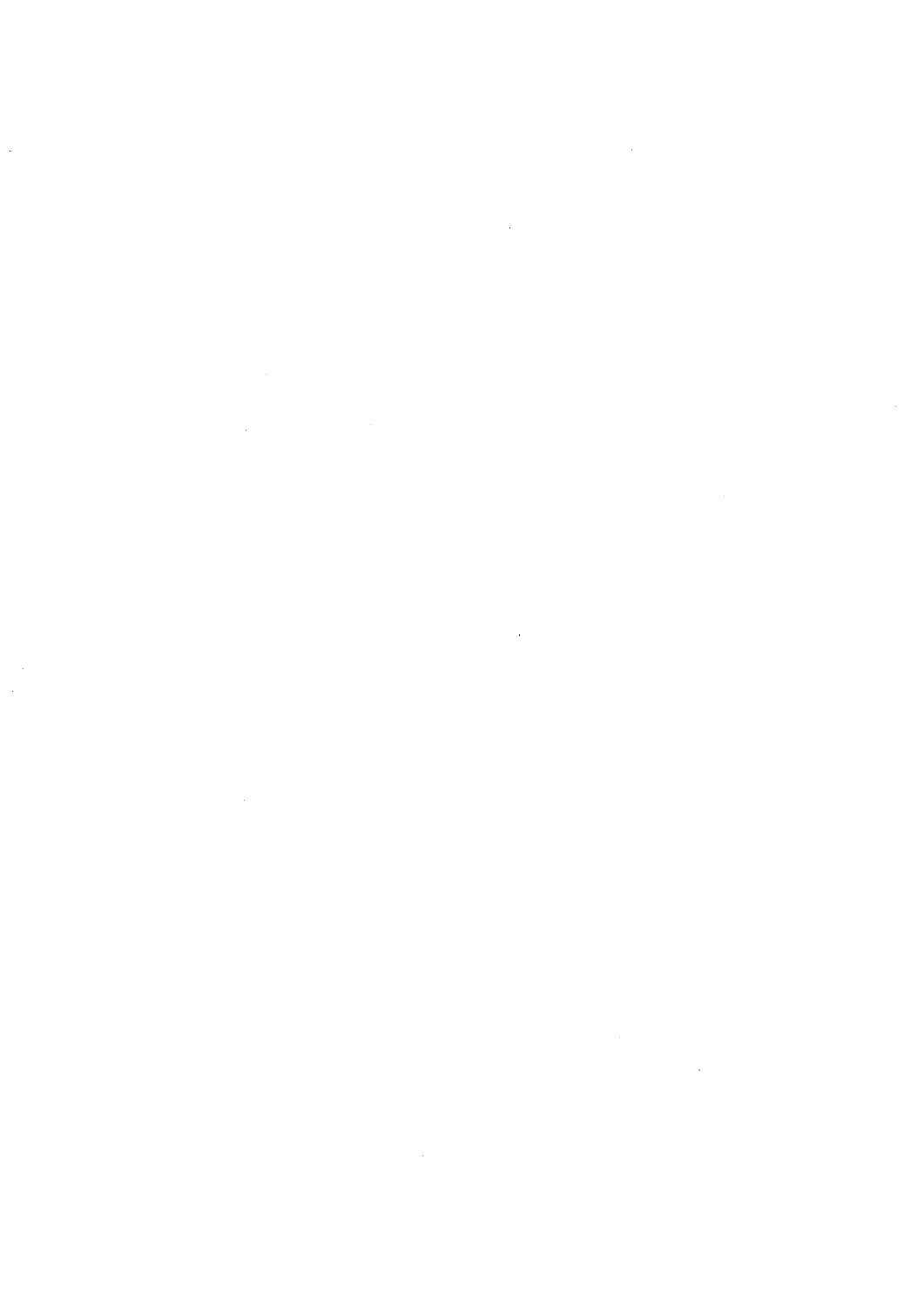## **FOI FACT SHEET**

### **Your Rights to Review and Appeal**

#### South Australian Freedom of Information Act 1991

Please read the information in this fact sheet before completing the attached application form

#### **INTERNAL REVIEW**

If you are unhappy with a determination made by an agency (includes South Australian State Government Agency, Local Government Council or University) under the Freedom of Information Act 1991 (FOI Act) in relation to:

- a freedom of information (FOI) application for access to a document, or  $\bullet$
- an FOI application for amendment to your personal records

in most cases, you are entitled to apply for an Internal Review of that determination.

#### **Request an Internal Review**

An Internal Review must be lodged within 30 calendar days of you receiving advice of a determination that you are unhappy with.

Applications must be made in writing in accordance with Section 29 or Section 38 of the FOI Act or using the attached FOI Application Form for Internal Review of a Determination (Internal Review Form).

An Internal Review application must be made to the Principal Officer of the agency that made the determination you are seeking to have reviewed.

#### How much does an Internal Review cost?

There is an application fee of \$35.00 that must be paid when you lodge your Internal Review application if your review request is for access to documents.

There is no application fee for an Internal Review of an FOI application for amendment to your personal records.

Agencies generally accept payment by cash, money order or cheque. If you would like to pay by credit card you will need to ask the agency if they are able to accept credit card payments.

If, as a result of an Internal Review an agency changes or reverses a determination so that access to a document is, or will be, given, the agency will refund the Internal Review application fee paid by the applicant, where applicable.

#### What if I have a concession card or can't afford to pay?

If you are the holder of a current concession card or if you can satisfy the agency that the payment of the application fee would cause financial hardship, the agency must waive or remit (reduce or refund) it.

If you are a concession cardholder you will need to provide evidence e.g. attach a copy of your concession card when you make the application. Alternatively you will need to give written reasons as to why the payment of a fee would cause you financial hardship.

#### How long does an Internal Review take?

You will be advised of the outcome of your Internal Review application within 14 calendar days of it being received by the agency.

If the agency does not deal with your Internal Review application within 14 calendar days (or you remain unhappy with the outcome of the Internal Review) you are entitled to an External Review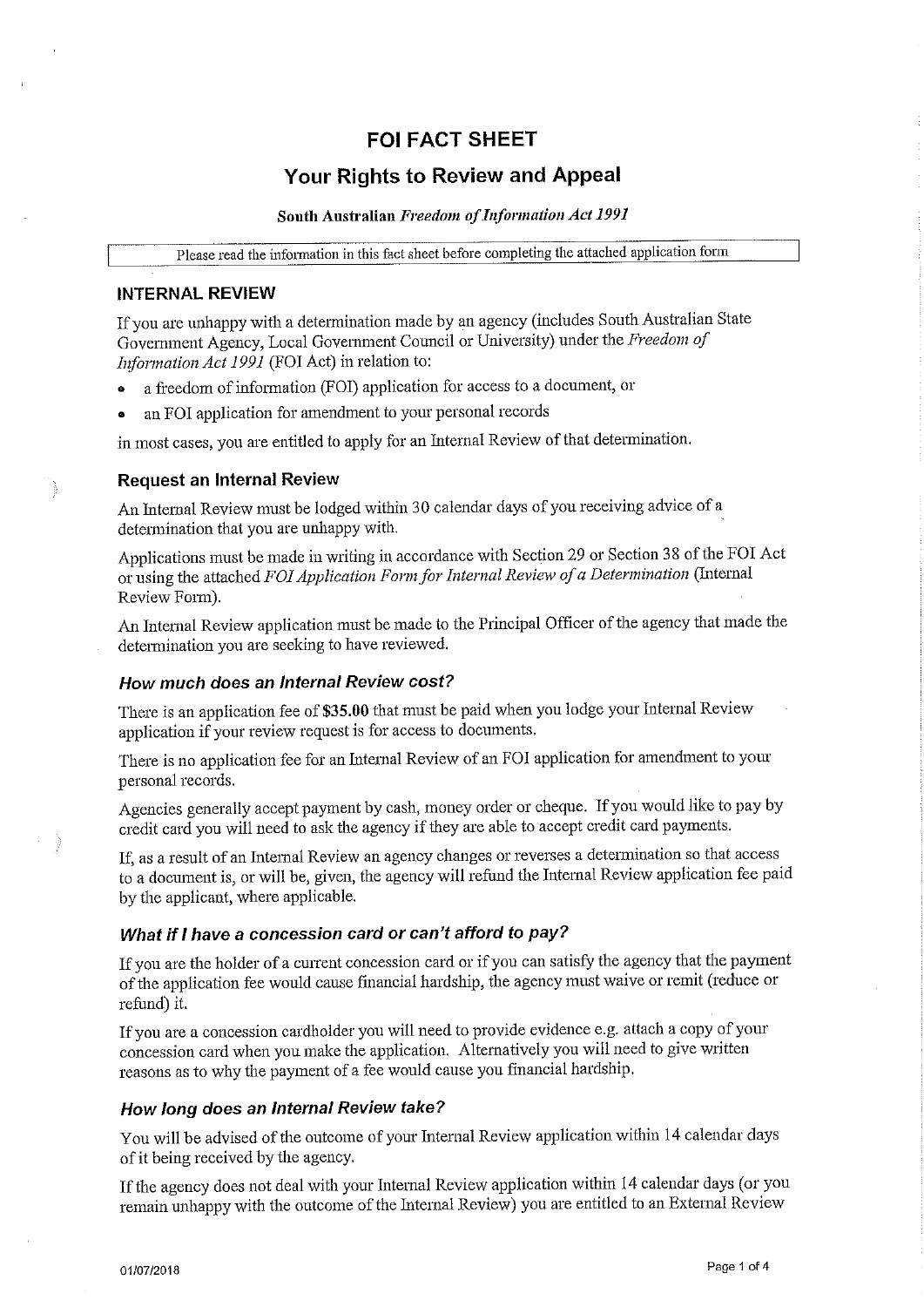by the Ombudsman SA. Alternatively you may apply for a review by the South Australian Civil and Administrative Tribunal (SACAT). See the External Review section below.

#### When can't I apply for an Internal Review?

If the original application determination was made by the Principal Officer of an agency rather than another accredited FOI Officer within the agency, you cannot apply for an Internal Review. However, you can apply for an External Review by the Ombudsman SA or apply for a review by SACAT.

### **EXTERNAL REVIEW**

After an Internal Review has been completed, or where you are unable to apply for an Internal Review, and you are unhappy with the determination, you have the right to apply for an External Review. All applications for External Review should be made to the Ombudsman SA.

#### How long will an External Review take and how much will it cost?

If you wish to make an application for an External Review you must do so within 30 calendar days after being notified of the determination. However, the Ombudsman SA can extend this time limit at their discretion. There is no fee or charge for External Reviews undertaken by the Ombudsman.

and a construction of the control of Contact Details:

**Ombudsman SA** Phone: 8226 8699 Toll Free: 1800 182 150 (within SA) Email: ombudsman@ombudsman.sa.gov.au

#### **REVIEW BY SACAT**

You have a right to apply for a review by SACAT if you are unhappy with:

- a determination not subject to Internal Review
- an Internal Review determination, or
- the outcome of a review by the Ombudsman SA.

You must exercise your right of review with SACAT within 30 calendar days after being advised of the above types of determinations or the results of a review.

Any costs will be determined by SACAT, where applicable.

For more information contact SACAT.

ing a shekarar ne s Contact Details: South Australian Civil and Administrative Tribunal (SACAT) **Phone: 1800 723 767** Email: sacat@sacat.sa.gov.au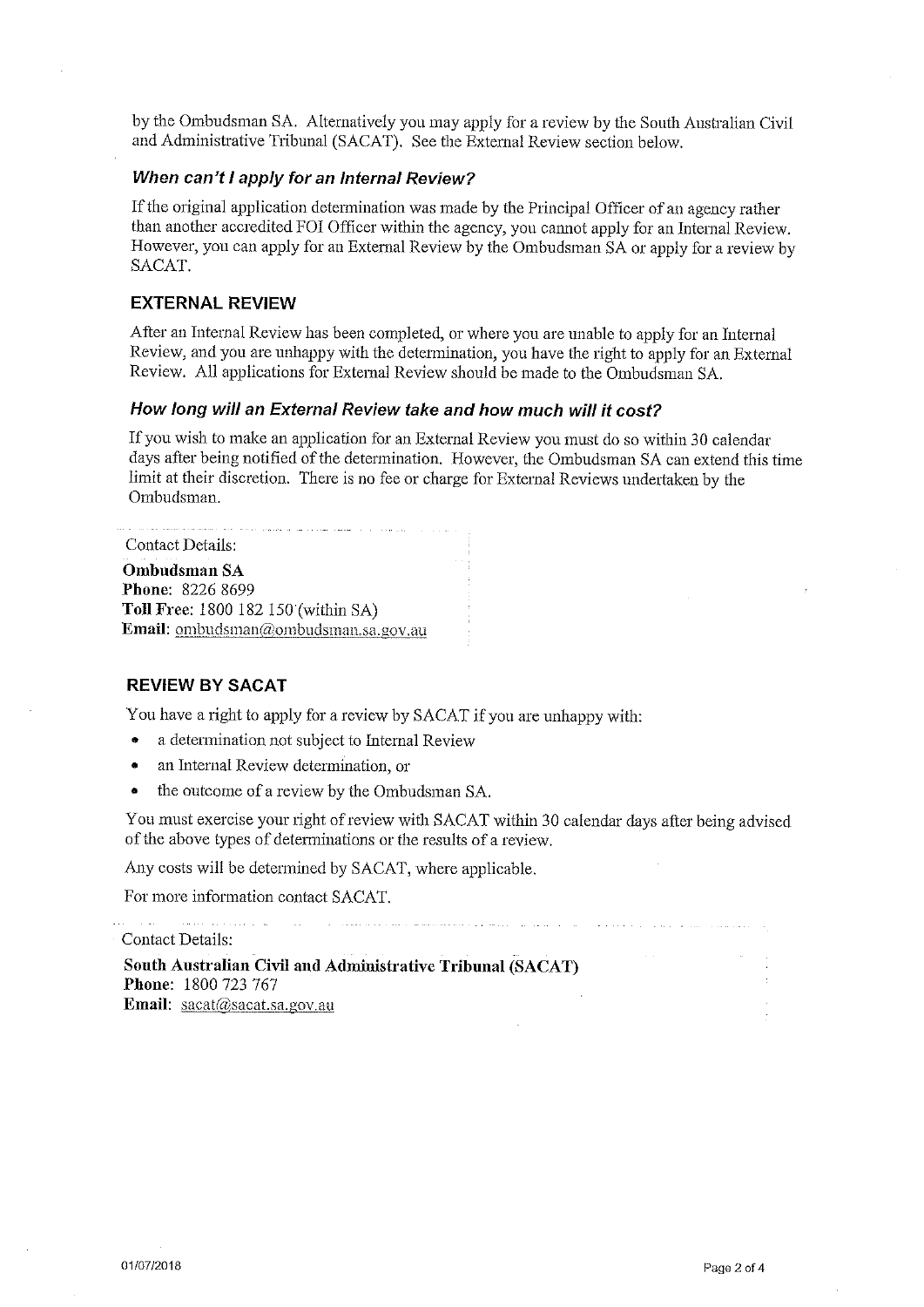# **FOI APPLICATION FORM**

# For Internal Review of a Determination

Under sections 29 & 38 of the South Australian Freedom of Information Act 1991

Please read the attached 'FOI Fact Sheet - Your Rights to Review and Appeal' before completing and lodging your Internal Review application

| To the Principal Officer                                                                                           |
|--------------------------------------------------------------------------------------------------------------------|
| Name of the Agency:                                                                                                |
|                                                                                                                    |
| <b>Details of Applicant</b>                                                                                        |
| Surname:                                                                                                           |
| <b>Given Names:</b>                                                                                                |
| <b>Australian Postal Address:</b>                                                                                  |
| Post Code:<br>Suburb:                                                                                              |
| Emails (Optional).                                                                                                 |
| Contact phone numbers:                                                                                             |
| FOI Application Reference Number (if known):                                                                       |
| <b>Details of Internal Review</b>                                                                                  |
| I am not satisfied with a determination made by your agency and, therefore, seek a<br>review because:              |
| (Please place a tick in the appropriate box)                                                                       |
| I have been refused access to a document<br>П                                                                      |
| I have been refused access to part of a document<br>П                                                              |
| I have been refused a request to amend a personal document<br>П                                                    |
| I have been given access to a document but access has been deferred<br>П                                           |
| I am a third party specified in the documents but have not been consulted about<br>giving access to another person |
| I have been consulted but disagree with the determination to release the documents<br>∣ ∣                          |
|                                                                                                                    |
|                                                                                                                    |
|                                                                                                                    |
|                                                                                                                    |

i<br>Parado